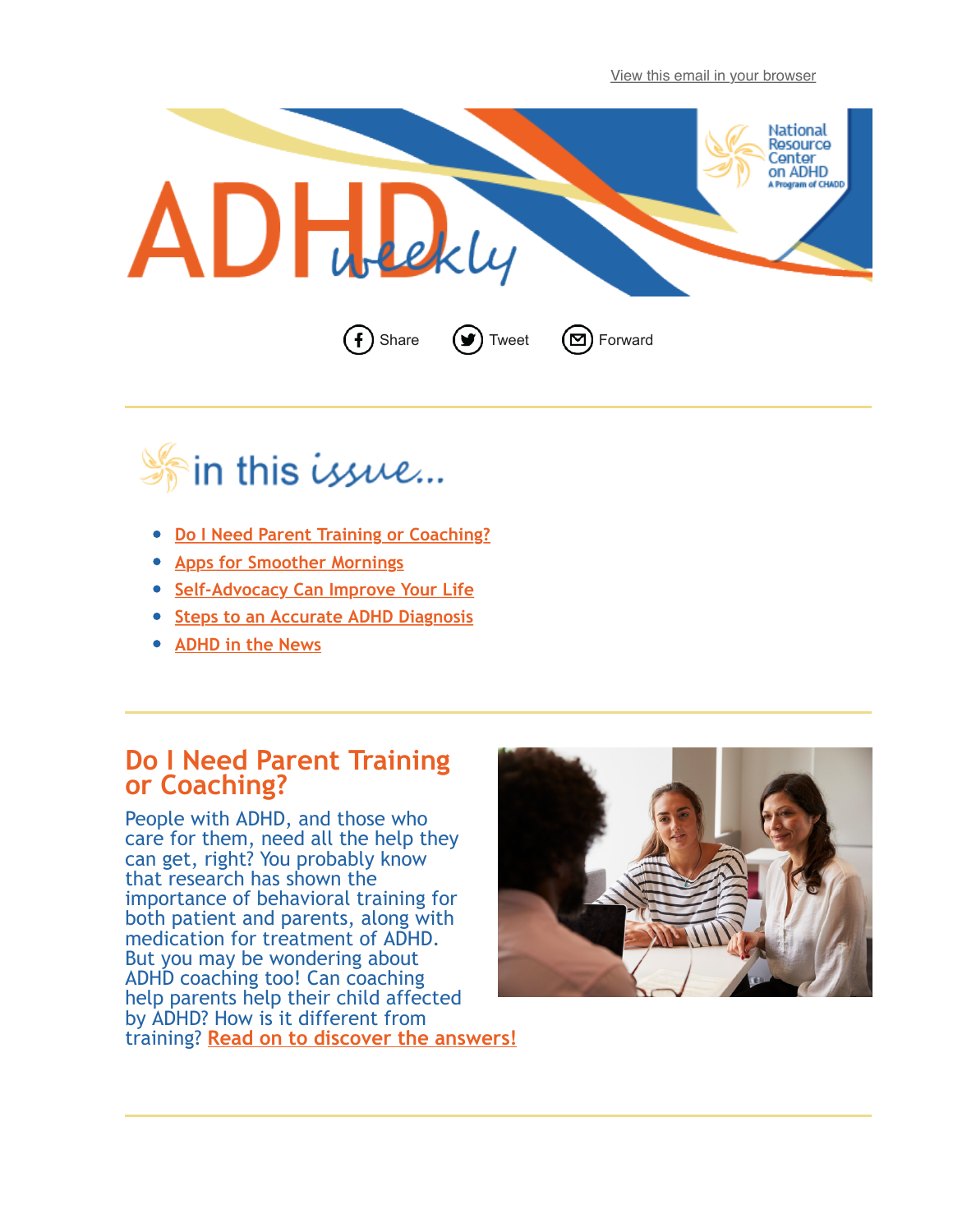<span id="page-1-0"></span>

**[for our new favorite apps.](http://www.chadd.org/Understanding-ADHD/About-ADHD/ADHD-Weekly-Archive/Newsletter-Article.aspx?id=252)**

## **Apps for Smoother Mornings**

Are mornings one of the most difficult times of the day for your children? There's an app for that! We summarize five useful apps discussed in the recent CHADD webcast *How to Survive Mornings with ADHD*. Although each family's morning routine is a little different, these apps can help you get your children organized and keep the morning moving to create better starts for your day. Interested? **Keep reading**

## **Self-Advocacy Can Improve Your Life**

Standing up for what you or your loved one needs can sometimes feel a little scary, but the reward can be an improved situation at work or school.

You can take steps towards selfadvocacy today to help improve your life. ADHD is a complex disorder that can require support at work and/or school. You can ask for what you need to be successful, and your child can receive academic accommodations to

<span id="page-1-1"></span>

be a successful student. **[Keep reading for suggestions on how you can advocate](http://www.chadd.org/Understanding-ADHD/About-ADHD/ADHD-Weekly-Archive/Newsletter-Article.aspx?id=253) for yourself and your family.**



## <span id="page-1-2"></span>**Steps to an Accurate ADHD Diagnosis**

How can you begin the evaluation process for your patient? An evaluation requires much more than completing a questionnaire. Our latest slideshow for professionals takes you through the steps needed to evaluate your patient and provide an accurate diagnosis for ADHD and other possible co-occurring conditions.

**[Watch Now](http://www.chadd.org/Understanding-ADHD/For-Professionals/For-Healthcare-Professionals/Diagnosis-Slideshow.aspx)**